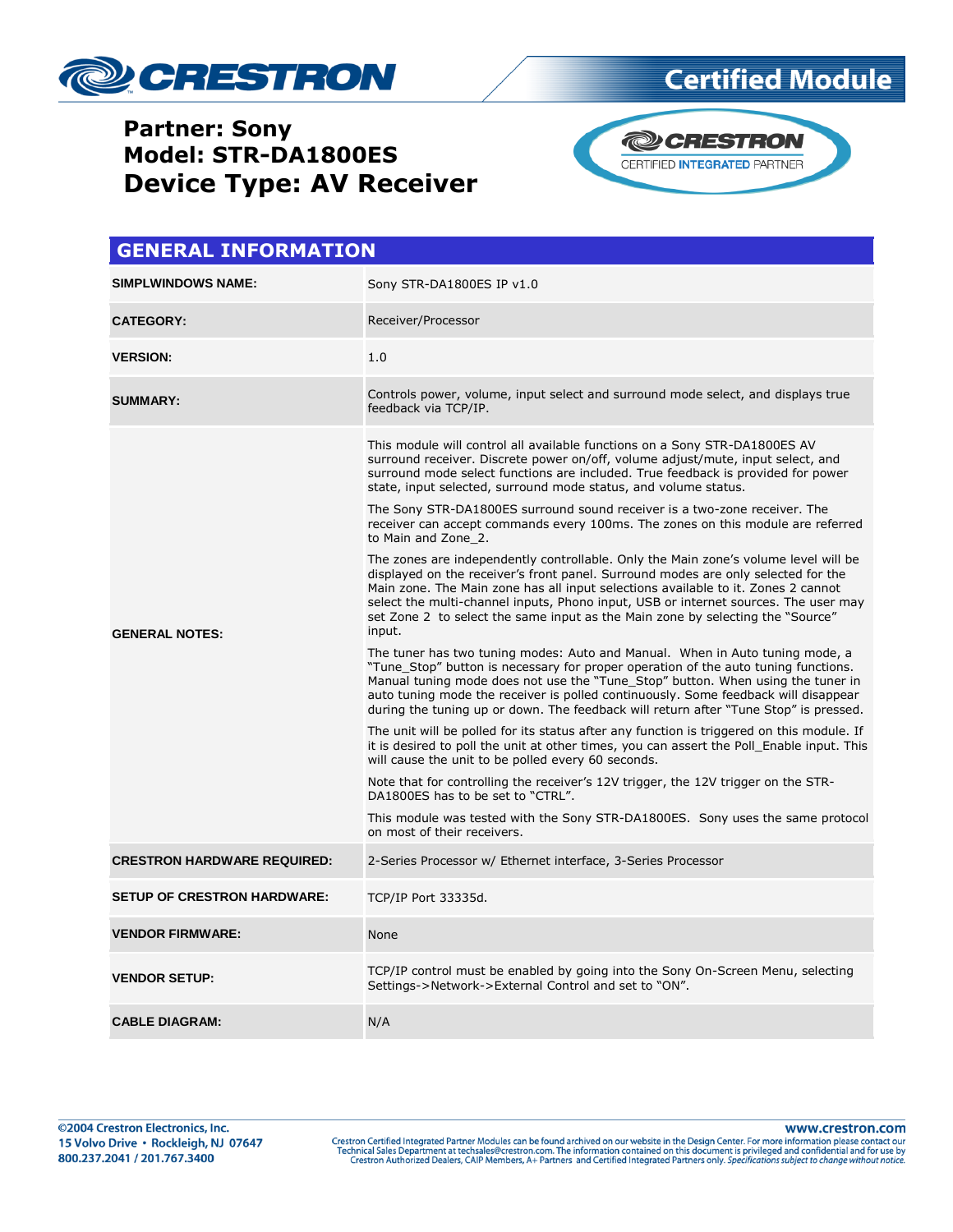





| <b>CONTROL:</b>                              |   |                                                     |
|----------------------------------------------|---|-----------------------------------------------------|
| Main_Power_ <on off="" toggle=""></on>       | D | Pulse to turn main zone power on or off.            |
| Zone_2_Power_ <on off="" toggle=""></on>     | D | Pulse to turn zone 2 power on or off.               |
| Main_Volume_ <up down=""></up>               | D | Press to adjust main zone volume.                   |
| Main_Mute_ <on off="" toggle=""></on>        | D | Pulse to turn main zone mute on or off.             |
| Zone_2_Volume_ <up down=""></up>             | D | Press to adjust zone 2 volume.                      |
| Zone_2_Mute_ <on off="" toggle=""></on>      | D | Pulse to turn zone 2 mute on or off.                |
| Main_Input_*                                 | D | Pulse to select input for main zone.                |
| Zone_2_Input_*                               | D | Pulse to select input for zone 2.                   |
| Tuner_Select_ <am fm=""></am>                | D | Pulse to select the AM or FM tuner.                 |
| Tuner_Key_<0-9>                              | D | Pulse to enter a tuner frequency value.             |
| Tuner_Key_Clear                              | D | Pulse to clear tuner value entry field.             |
| Tuner_Key_Enter                              | D | Pulse to send tuner value entry to receiver.        |
| Manual_Tuning_ <up down=""></up>             | D | Pulse to tune up or down manually.                  |
| Auto_Tuning_ <up down="" stop=""></up>       | D | Pulse to initiate or stop auto tuning up or down.   |
| Preset_ <up down=""></up>                    | D | Pulse to select the next/previous tuner preset.     |
| Tuner_Preset_<1-30>                          | D | Pulse to select tuner preset.                       |
| Surround_Mode_*                              | D | Pulse to select surround mode.                      |
| HD_DCS_*                                     | D | Pulse to select HD-D.C.S. mode.                     |
| PLIIz_Height_ <low high="" mid=""></low>     | D | Pulse to set PLIIz height mode.                     |
| True_Concert_ <low high="" mid=""></low>     | D | Pulse to set true concert mode.                     |
| Sound_Optimizer_ <on off="" toggle=""></on>  | D | Pulse to turn sound optimizer on or off.            |
| Main_12V_Trigger_ <on off="" toggle=""></on> | S | Pulse to turn main 12V trigger on or off.           |
| Enter                                        | D | Pulse to select enter.                              |
| <b>Memory</b>                                | D | Pulse to store an AM/FM/Sirius station to a preset. |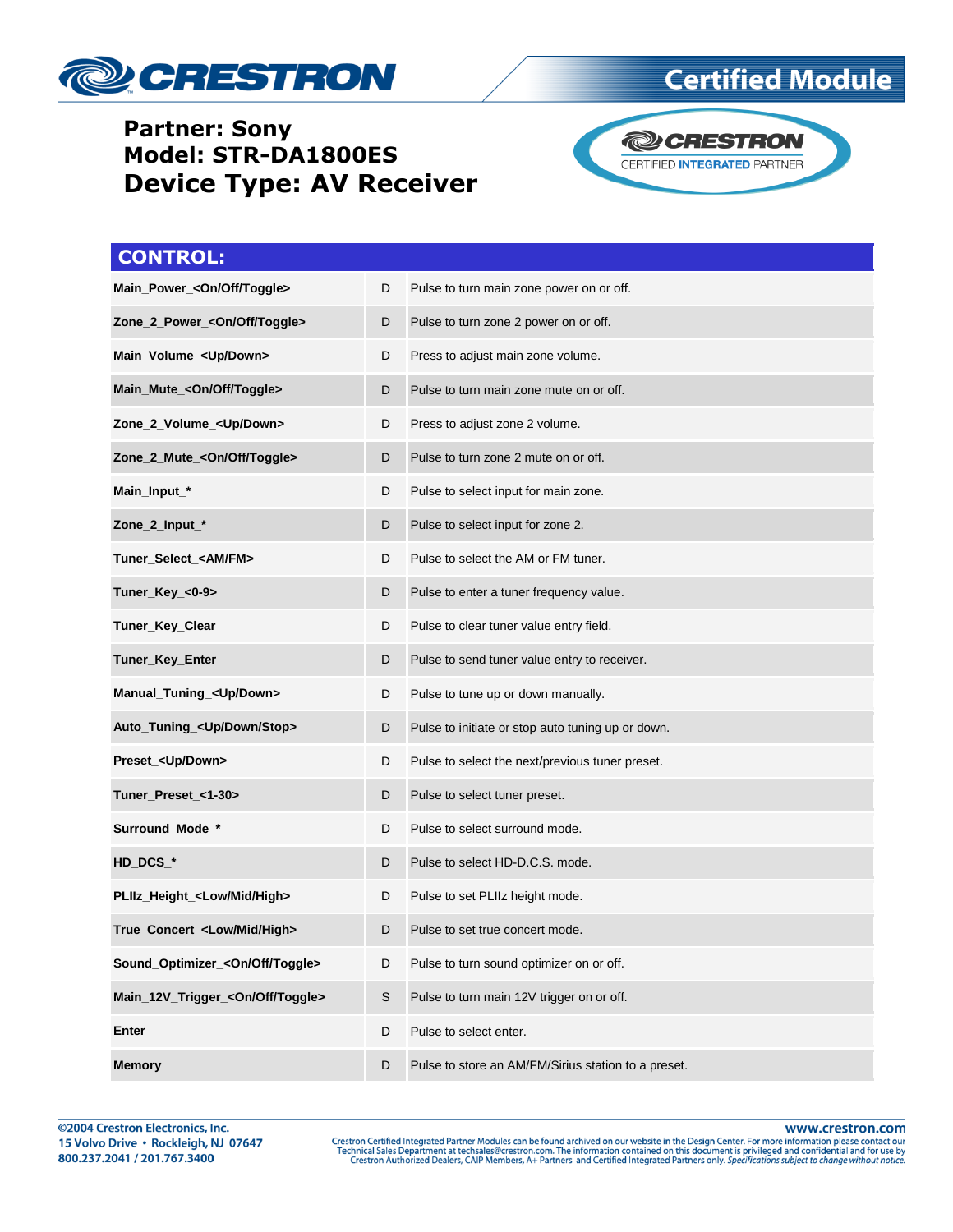



**Certified Module** 

| GUI_ <on off="" toggle=""></on> | D | Pulse to turn GUI on or off.                                                                                                        |
|---------------------------------|---|-------------------------------------------------------------------------------------------------------------------------------------|
| Menu                            | D | Pulse to select menu function.                                                                                                      |
| <b>Display</b>                  | D | Pulse to select display function.                                                                                                   |
| Cursor_Up                       | D | Pulse to move on screen selection up.                                                                                               |
| <b>Cursor_Down</b>              | D | Pulse to move on screen selection down.                                                                                             |
| Cursor_Left                     | D | Pulse to move on screen selection left.                                                                                             |
| Cursor_Right                    | D | Pulse to move on screen selection right.                                                                                            |
| <b>Cursor_Enter</b>             | D | Pulse to select highlighted on screen selection.                                                                                    |
| Return                          | D | Pulse to go back one menu item.                                                                                                     |
| Option                          | D | Pulse to select option function.                                                                                                    |
| <b>Quick Click</b>              | D | Pulse to select quick click function.                                                                                               |
| <b>Play</b>                     | D | Pulse to select play.                                                                                                               |
| <b>Stop</b>                     | D | Pulse to select stop.                                                                                                               |
| <b>Pause</b>                    | S | Pulse to select pause.                                                                                                              |
| <b>Previous</b>                 | D | Pulse to select previous file/song to display/play.                                                                                 |
| <b>Next</b>                     | D | Pulse to select next file/song to display/play.                                                                                     |
| <b>Rewind</b>                   | D | Pulse to scan back through a currently playing song.                                                                                |
| Fast_Forward                    | D | Pulse to scan forward through a currently playing song.                                                                             |
| HDMI_Out_ <a b=""></a>          | D | Pulse to enable HDMI output a or b.                                                                                                 |
| HDMI_Out_A+B                    | D | Pulse to enable HDMI outputs a and b.                                                                                               |
| HDMI_Out_Off                    | D | Pulse to disable HDMI outputs a and b.                                                                                              |
| Poll_Enable                     | D | Latch high to enable polling every 30s.                                                                                             |
| {{TCP/IP_Client_>>_Connect-F}}  | D | To be connected to the "Connect_F" input on the TCP/IP client definition.                                                           |
| {{TCP/IP_Client_>>_status}}     | A | To be connected to the "status" input on the TCP/IP client definition that will be<br>communicating with the unit being controlled. |
| {{TCP/IP_Client_>>_RX\$}}       | S | To be connected to the "RX\$" input on the TCP/IP client definition that will be<br>communicating with the unit being controlled.   |

www.crestron.com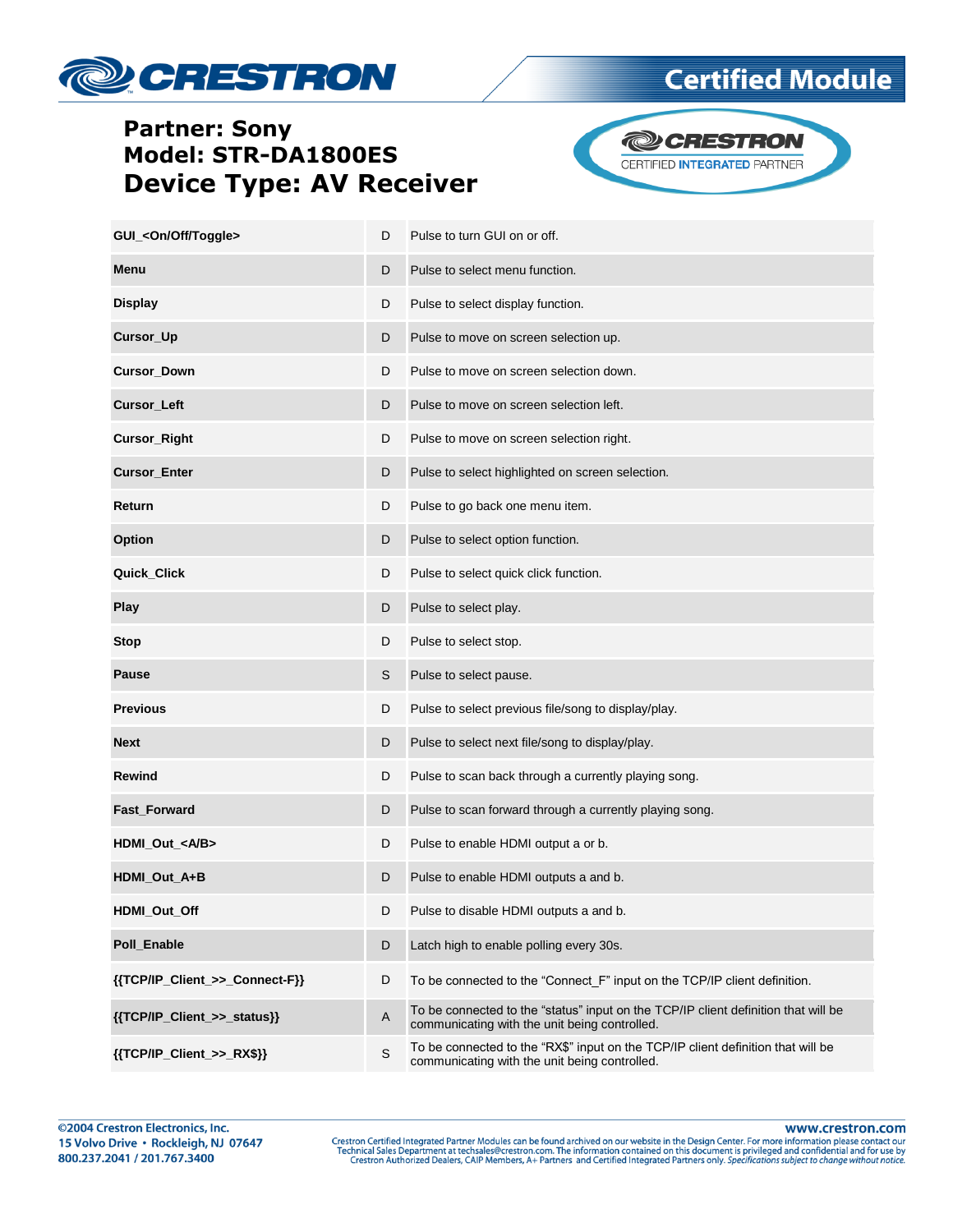



**Certified Module** 

#### **FEEDBACK:**

| Main_Power_Is_ <on off=""></on>      | D | Indicates the main zone power status.                                                                            |
|--------------------------------------|---|------------------------------------------------------------------------------------------------------------------|
| Zone_2_Power_Is_ <on off=""></on>    | D | Indicates the zone 2 power is status.                                                                            |
| Main_Volume_Gauge                    | Α | Indicates the main zone volume level. For a gauge object on<br>touchpanel.                                       |
| Main_Mute_Is_ <on off=""></on>       | D | Indicates the main zone mute status.                                                                             |
| Zone_2_Volume_Gauge                  | Α | Indicates the zone 2 volume level. For a gauge object on touchpanel.                                             |
| Zone_2_Mute_Is_ <on off=""></on>     | D | Indicates the zone 2 mute status.                                                                                |
| Main_Input_Is_*                      | D | Indicates the currently selected main zone input.                                                                |
| Zone_2_Input_Is_*                    | D | Indicates the currently selected zone 2 input.                                                                   |
| Tuner_ <am fm="">_Is_Selected</am>   | D | Indicates that the AM or FM tuner is selected for control.                                                       |
| Tuner_Entry_Text                     | S | Displays a tuner station request that will be sent to the receiver upon<br>pulsing the "Tuner_Key_Enter" signal. |
| Tuner_Preset_Text                    | S | Displays the currently selected tuner preset.                                                                    |
| Tuner_Frequency_Text                 | S | Displays the current tuner frequency.                                                                            |
| Tuner_Preset_Is_*                    | D | Indicates the currently selected tuner preset.                                                                   |
| Tuner_Is_Not_Tuning                  | D | Indicates that the tuner is not scanning through stations.                                                       |
| Tuner_Is_Tuning_ <down up=""></down> | D | Indicates that the tuner is tuning up or down.                                                                   |
| Tuner_Mono_Is_ <off on=""></off>     | D | Indicates the tuner is mono mode status.                                                                         |
| Tuner_Is_Not_Tuned                   | D | Indicates that the tuner is not tuned.                                                                           |
| Tuner_Is_Tuned                       | D | Indicates that the tuner is tuned to a frequency.                                                                |
| Tuner_Is_Not_On_RDS_Station          | D | Indicates that the tuner is not on an RDS station.                                                               |
| Tuner_Is_On_RDS_Station              | D | Indicates that the tuner is on an RDS station.                                                                   |
| Surround_Mode_Is_*                   | D | Indicates the current surround mode.                                                                             |
| HD_DCS_Is_*                          | D | Indicates the HD-D.C.S. mode.                                                                                    |

www.crestron.com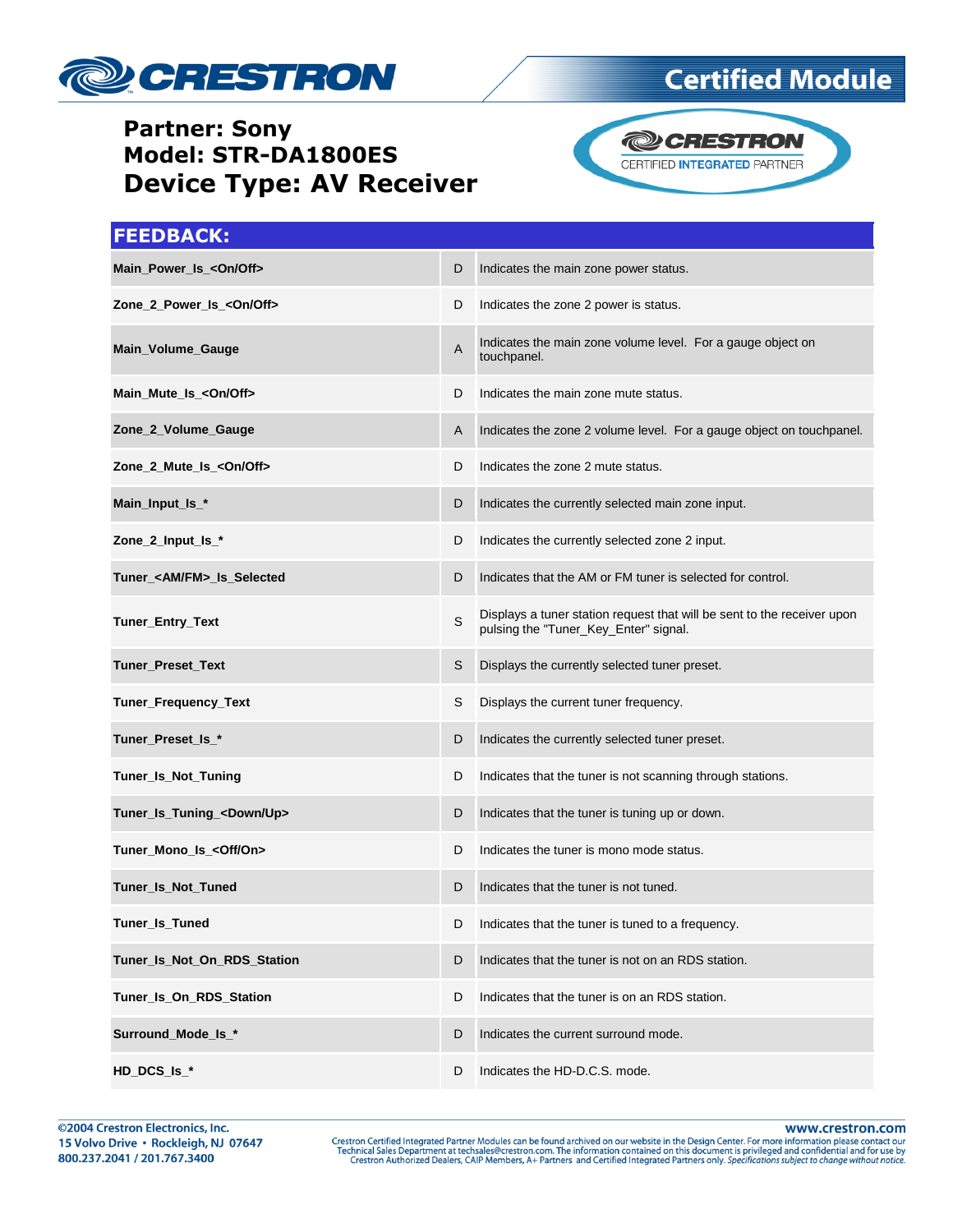

# **Certified Module**

# **Partner: Sony** Model: STR-DA1800ES **Device Type: AV Receiver**



| PLIIz_Height_Is_ <low high="" mid=""></low> | D | Indicates the PLIIz height mode.                                                                                                                         |
|---------------------------------------------|---|----------------------------------------------------------------------------------------------------------------------------------------------------------|
| True_Concert_Is_ <low high="" mid=""></low> | D | Indicates the true concert mode.                                                                                                                         |
| Surround_Lock_Is_ <off on=""></off>         | D | Indicates that the surround lock is on or off.                                                                                                           |
| Sound_Optimizer_Is_ <on off=""></on>        | D | Indicates that the sound optimizer is on or off.                                                                                                         |
| Sound_Optimizer_Input_Is_Not_OK             | D | Indicates that the current input is not compatible with the sound<br>optimizer function. Sound optimizer control will be disabled.                       |
| Sound_Optimizer_Input_Is_OK                 | D | Indicates that the current input is compatible with the sound optimizer<br>function.                                                                     |
| Sound_Optimizer_SF_Is_Not_OK                | D | Indicates that the current surround mode is not compatible with the<br>sound optimizer function. Sound optimizer control will be disabled.               |
| Sound_Optimizer_SF_Is_OK                    | D | Indicates that the current surround mode is compatible with the sound<br>optimizer function.                                                             |
| Sound_Optimizer_H_Phone_Is_Not_OK           | D | Indicates that the headphone is plugged in and this is not compatible<br>with the sound optimizer function. Sound optimizer control will be<br>disabled. |
| Sound_Optimizer_H_Phone_Is_OK               | D | Indicates that the headphone is not plugged in and the sound optimizer<br>function is available.                                                         |
| Main_12V_Trigger_Is_ <on off=""></on>       | D | Indicates the main 12V trigger status.                                                                                                                   |
| Main_Headphone_Is_ <on off=""></on>         | D | Indicates that the headphone is plugged in.                                                                                                              |
| <b>Connected</b>                            | D | High to indicate that there is an IP connection to the unit.                                                                                             |
| <b>Connection Status Text</b>               | S | Indicates the current IP connection status to the unit.                                                                                                  |
| {{Connect_>>_TCP/IP_Client}}                | D | To be connected to the "Connect" output on the TCP/IP client definition<br>that will be communicating with the unit being controlled.                    |
| ${TXX$ > > TCP/IP_Clien}\$                  | S | To be connected to the "TX\$" output on the TCP/IP client definition<br>that will be communicating with the unit being controlled.                       |

www.crestron.com